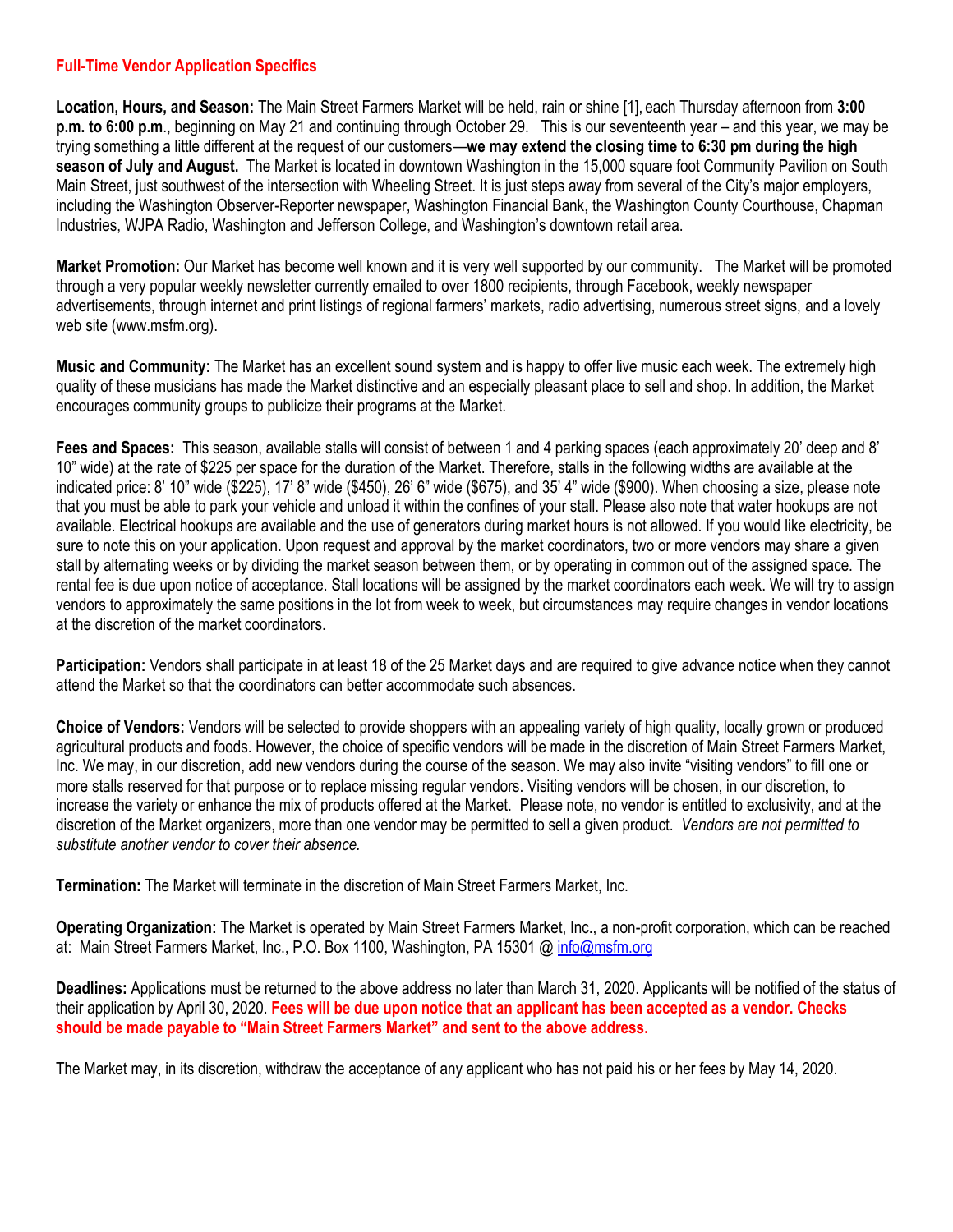## **Main Street Farmers' Market Washington, Pennsylvania Rules and Regulations**

# 1. **Qualifying Vendors and Products**.

- a. **Authorized vendors only.** Only those applicants who have properly applied for vendor status, have been accepted as vendors, and have paid their fees in accordance with the Market Operations Summary may sell at the Main Street Farmers' Market (hereafter "the Market").
- b. **Acceptable agricultural products.** Vendors may sell raw fruits, vegetables, meats, eggs, dairy products, live plants, cut flowers, honey, beeswax, and similar agricultural products which meet the following criteria.
- i. **Of high quality.** All agricultural products displayed by vendors shall be of the highest quality and freshness. Vendors must withdraw from display any product that, in the discretion of the Market coordinators, fails to meet this high standard. Upon request, the Market coordinators may, in their discretion, permit the sale of certain wholesome but second-quality agricultural produce, such as cider-quality apples, so long as those products are not prominently displayed.
- ii. **Self-grown or produced.** All products offered for sale at the Market shall be grown or produced by the vendor offering it for sale. Upon request, a limited exemption may be granted, in the discretion of the Market coordinators, permitting the sale of products grown or produced by others so long as the product otherwise qualifies as local and the actual grower or producer is clearly identified by the Vendor at his or her stand.
- iii. Local. All agricultural products offered for sale at the Market shall be grown or produced within a 100 mile radius of Washington, Pennsylvania. Upon request, a limited exemption may be granted to each vendor, in the discretion of the Market coordinators, permitting the sale of one non-local product per market day when all the following conditions are met.
- i. The non-local product does not compete with a similar local product being offered for sale at the Market. For example, anyone selling non-local peaches must cease selling them upon verbal notice that local peaches are now being offered for sale at the Market (although a vendor receiving such notice may continue selling the non-local produce for the rest of the market day on which he or she receives such notice).
- ii. The non-local product is clearly labeled as "NON-LOCAL" and its origin identified.
- iv. **Acceptable "value added" products.** Vendors may also sell baked goods, jams, cheeses, smoked meats, grilled foods, soaps, and other prepared or "value added" products with the approval of Main Street Farmers Market, Inc. Approval of such products shall be in the discretion of the corporation but will include consideration of the extent to which the value added product improves the Market's product mix, the quality and desirability of the product, and the extent to which the product or the producer have local ties. All such products must be wholesome and of high quality and must be prepared and served in compliance with all applicable health code regulations. Vendors must withdraw from sale any product that, in the discretion of the Market coordinators, fails to meet these high standards.
- . **Regulatory Compliance.** Vendors must comply with all local, state, and federal regulations that apply to their business. Those regulations include, without limitation, the following. Health code provisions and licensing. For those vendors offering prepared, but not prepackaged foods, please pay special attention to the utensil and hand washing facility requirements of the Pennsylvania Health Code.
- i. Pesticide licensing and regulations concerning their safe use.
- ii. Scales approved by the area weights and measures officer.
- iii. Organic certification for products claimed to be organic.
- iv. Health, ingredient, and other labeling regulations.
- v. Liquor Control Board special event licensing (for those selling wine, beer or spirits). Please note: if you are applying for such a permit, please ask us for a map of the Market lot and submit it with your application to the LCB. The LCB wants to know the market dimensions.
- v. **Market Oversight.** The Main Street Farmers Market is a small market that owes much of its success to its mix of products and complimentary vendors. Main Street Farmers Market, Inc., hereafter "the corporation," will try to resolve issues of who may sell which particular products during the period of time vendors are being accepted for the coming year and may require particular vendors to forego the sale of particular products as a condition of their participation in the upcoming Market. Note, however, that the corporation makes no representation or warranty that any single vendor has the exclusive right to sell a given product or products. Nevertheless, if during the Market season, the corporation, in its judgment, determines that the sale of a particular product by a particular vendor is detrimental to the mix of products offered at the Market, or presents an unreasonable risk to consumers, the corporation may require that vendor to alter or suspend sales of that particular product. If a vendor affected by such a change feels they cannot continue at the Market without the proscribed product, that vendor may withdraw from the Market and receive a refund of his or her vendor fee, prorated for the amount of the Market season that the vendor actually participated in the Market. In order to maintain high quality at the Market, the Main Street Farmers Market organizers reserve the right to conduct site visits at vendors' farms and businesses, upon reasonable notice.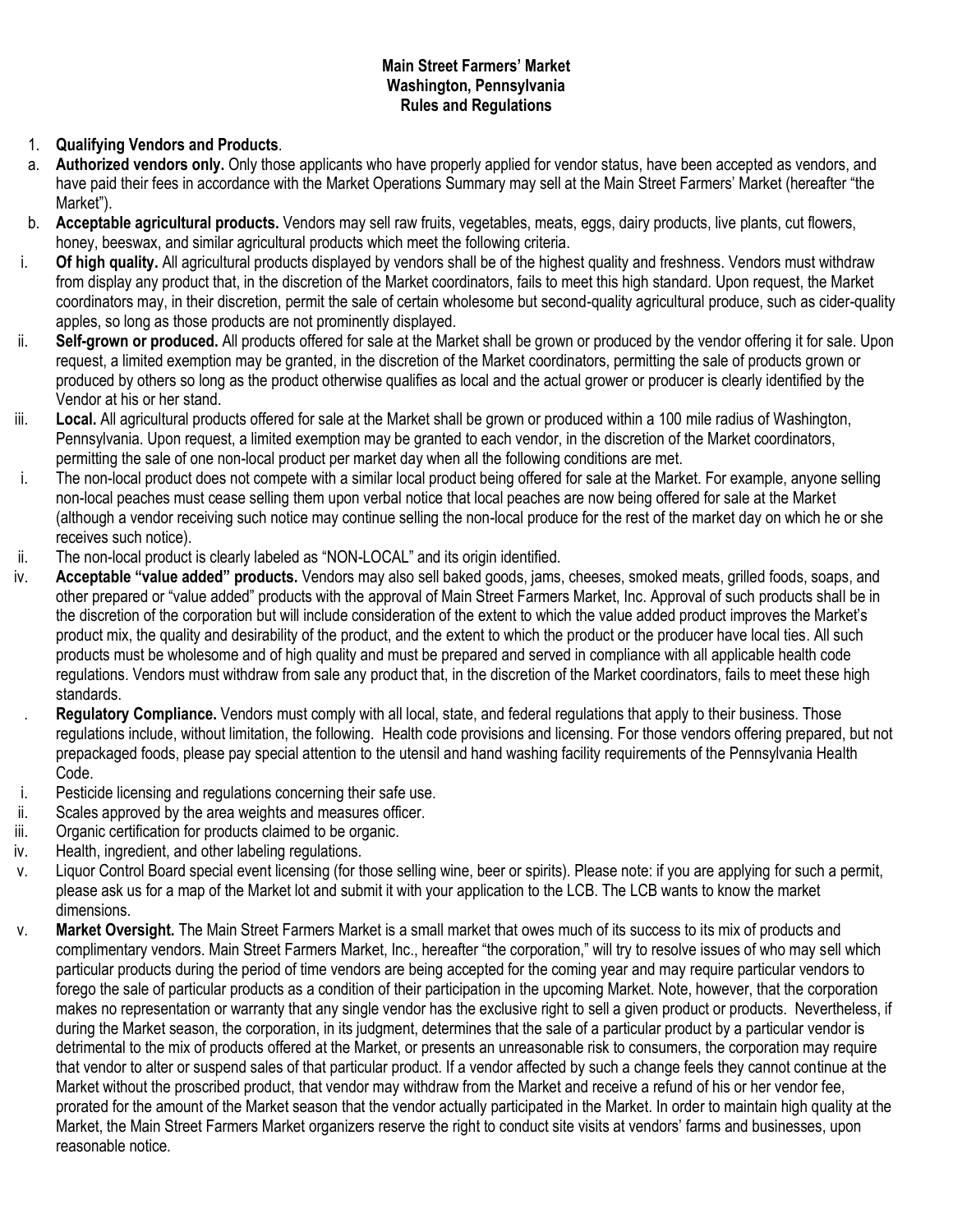#### vi.

# c. **Operation of Vendor Stands.**

- . Vendors must ensure that their stands are safe for the shopping public.
- i. Vendors must provide their own tables and must anchor them sufficiently with weights that they will remain safe and secure in windy conditions.
- ii. Vendors may enter the lot for set up at 1:00 and shall be fully set up by 3:00. However, vendors shall make no sales before the official opening bell.
- iii. Vendors who will not be attending a given market day shall notify the Market by telephone or e-mail no later than noon of that **day. Such notice should be given to Ed Stout, market manager, at 724-263-8946 or [info@msfm.org.](mailto:info@msfm.org.%C2%A0)**
- iv. Vendors will be assigned to specific locations each week on a first-come, first-served basis by the market coordinators based upon the needs of the market that week. Vendors who arrive before 1:00 may be required to change their locations at the direction of the market coordinators.
- v. Each vendor must post a sign or placard in their stall that identifies them and the location of their farm or place of business.
- vi. Vendors must display prices for all products being offered for sale.
- vii. Vendors may not run generators during market hours.
- viii. Vendors must sweep or otherwise clean the ground in and around their stalls and leave the Market lot in a clean condition. Any refuse from a vendor's market activities shall be removed by the vendor or deposited in the trash cans provided by the Market. Vendors must be out of the lot by 7:00 p.m.
- ix. Vendors may park one vehicle within their designated stand, parallel to the curb. With the approval of the corporation and/or market coordinators, vendors with small vehicles may be permitted to park nose-in. That vehicle must fit within the stall the vendor has been allocated and must be able to be unloaded without encroaching on adjacent stalls. The driver of any such vehicle must comply with parking and driving instructions offered by the Market coordinators.
- d. **Liability.** Vendors are required to carry commercial general liability, automobile, and workers compensation insurance and must produce evidence of these policies on request. If requested by Main Street Farmers Market, Inc., vendors must also name Main Street Farmers Market, Inc. as an additional insured on the general liability and automobile policies and produce certificates of insurance demonstrating compliance with these requirements. Vendors waive all rights or claims against the City of Washington and Main Street Farmers Market, Inc. together with their agents, officers, directors, volunteers, and employees, and shall indemnify such parties for any loss or claims arising from the vendor's participation in the Market.
- e. **Amendment and Incorporation.** These rules and regulations may be amended from time to time by the corporation and are incorporated into the Application and Agreement.
- f. **Violations and Sanctions.** Vendors who fail to comply with the terms of these rules and regulations may be suspended or disqualified from continued selling at the Market.
- g. **Acceptance of Terms.** By applying to become vendors and by otherwise participating in the Market, vendors agree to be bound by these rules and regulations.

[\[1\]](http://msfm.org/full-time-vendor-agreement/#_ftnref1) Of course, severe storms with lightening or high winds may lead to cancellation. We want everyone to be safe. But we still manage to do a surprisingly good business on rainy days, and now that we have the shelter of our Community Pavilion, we do not expect many issues.